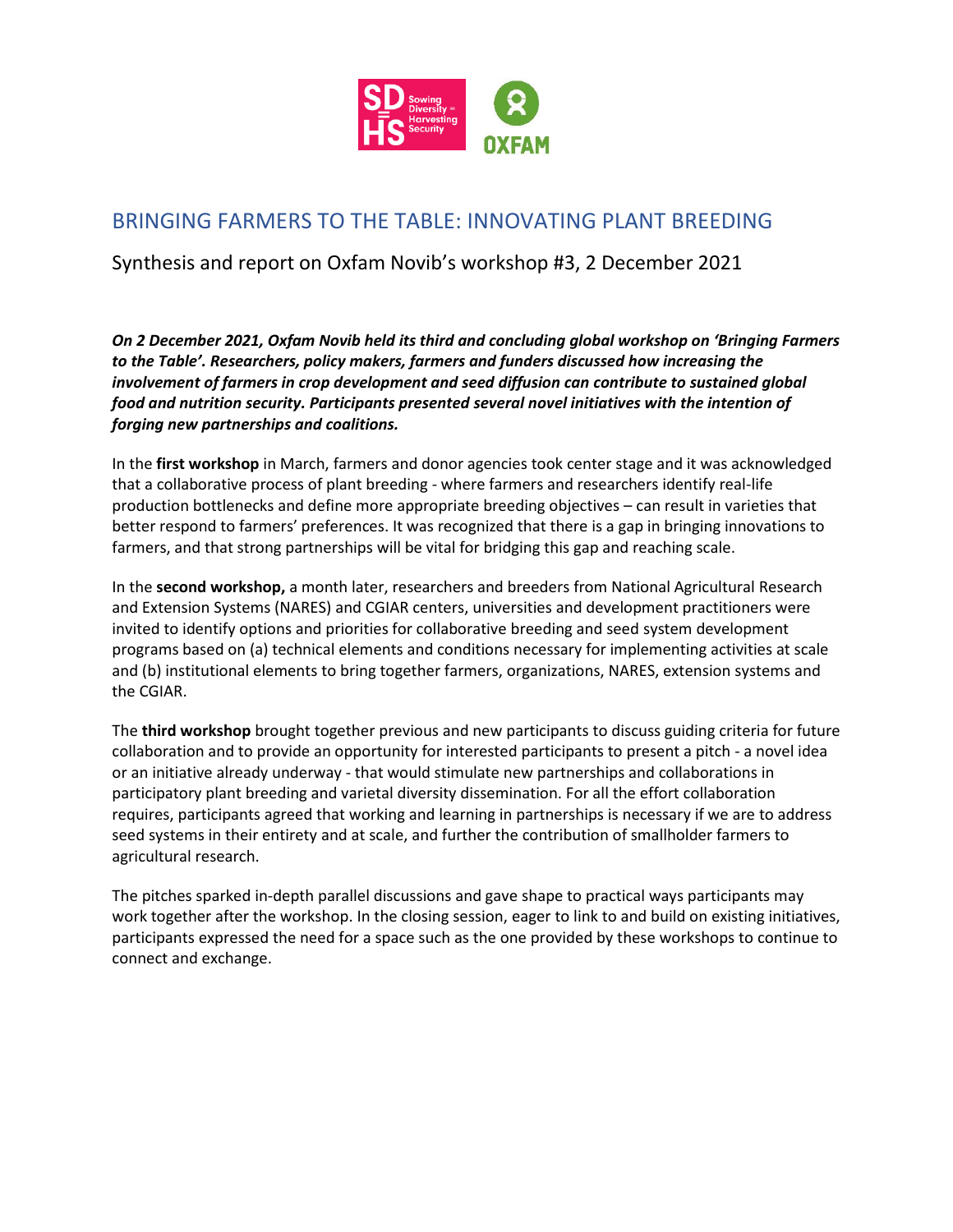Pitches presented (details in Annex)

- **1. The BOLD project** (Biodiversity for Opportunities, Livelihoods and Development), Ola Westengen, Norwegian University of Life Sciences
- **2. Linking university curricula** to on-the-ground PPB and seed system projects, Conny Almekinders, Wageningen University
- **3. Institutionalizing Farmer field schools** on PPB in Zambia, Charles Nkhoma, Community Technology Development Trust in Zambia
- **4.** (A coalition for) an **eco-regional programme** on PPB and seed system development, Anita Dohar, SD=HS programme Oxfam Novib
- **5. Embedding demand-led variety development** into seed systems and consumption, Jean Claude Rubyogo, Pan Africa Bean Research Alliance (PABRA)
- → In addition, **farmer participants formed a working group** to propose ways to ensure farmer participation in future pogramme development and implementation. They were represented by Ali M. Aminou, who shared his experiences leading the Farmer Federation FUMA Gaskiya in Niger.

# Criteria guiding future collaborative work

Based on inputs from the first two workshops, criteria to guide future collaborative work were presented and discussed by participants. The original criteria proposed:

Farmers/farmer organisations, NARES and International Agriculture Research Centres form equitable partnerships in which

- All parties recognize the advantages of and benefit from collaborative development and implementation of crop breeding and seed system programs that improve farmers' access to crop diversity
- Needs of smallholder farmers and indigenous peoples are prioritized throughout the research process: from co-defining breeding objectives to seed production and dissemination activities
- Scientific rigour ensures genetic progress
- Learning follows clear pedagogical principles based on participatory methods and empowerment processes, with focus on gender equity and inclusion of youth
- Initiatives support knowledge sharing and generating workable tools and models that can be replicated and institutionalized to expand outreach and impact

There was a consensus among participants on the proposed criteria with recommendations to make (more) explicit:

- Inclusion of the most vulnerable
- Farmers' linkage to markets (to increase resilience)
- Clarity of roles and responsibilities from the beginning
- Support to NARS in participatory methods

Knowledge sharing in the form of documentation exchange, communities of practice, and platforms was particularly emphasized as a major gap to address. Scientific rigour was also confirmed as being crucial.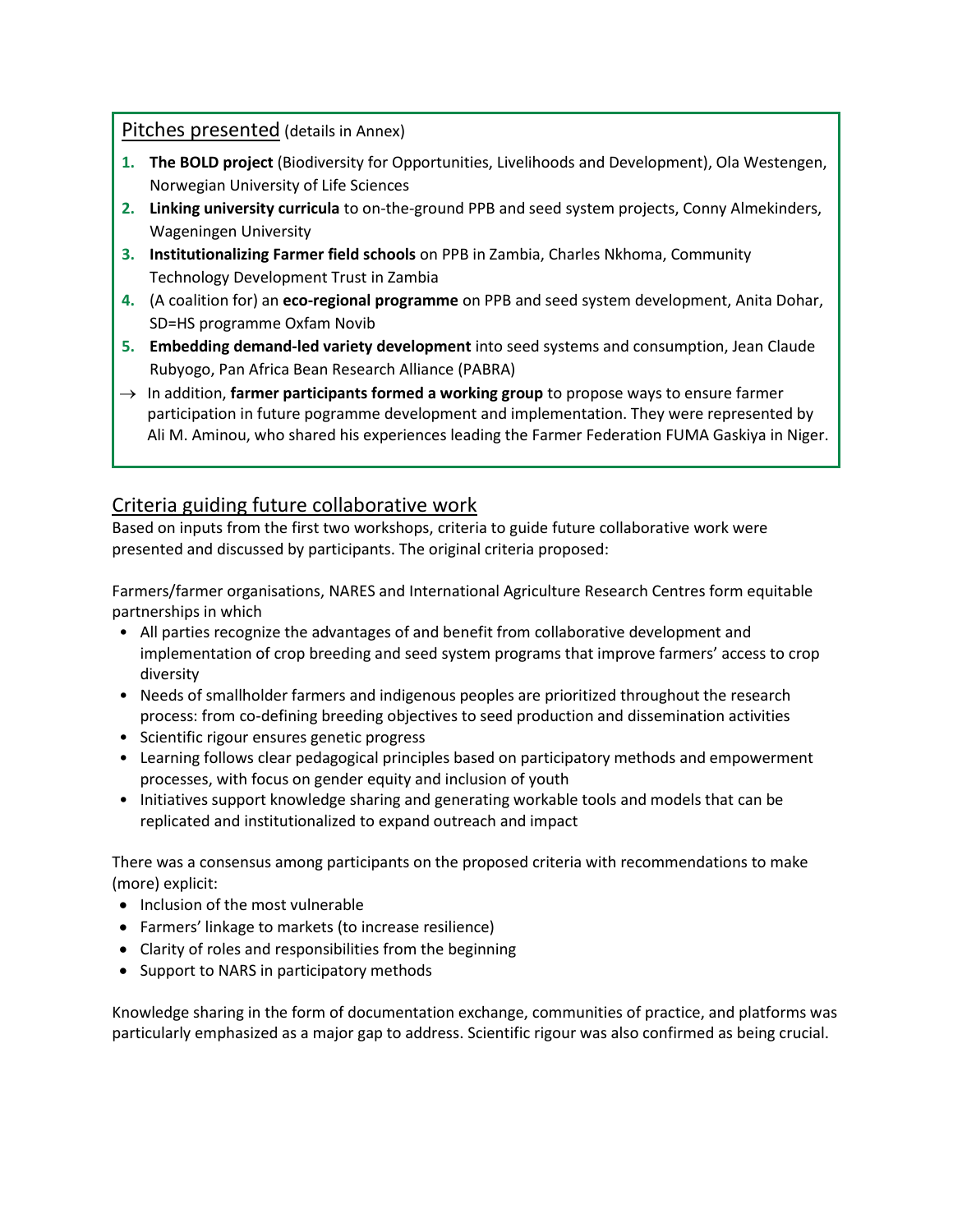# Main takeaways of the third workshop

#### **1. LINKING.**

#### *"Connecting the dots"*

Linking was the most repeated word of the workshop and emphasized participants' interest in linking systems (formal/non-formal and other dichotomies), actors (farmers, students, researchers, organizations), topics (production to distribution, policy), and generally linking with one another. Linking existing work and creating channels to improve how we share and use data, experiences, and knowledge will be key.

#### **3. BUILDING ON RESULTS.**

#### *"Success in one place can drive success in another place"*

It was strongly acknowledged that this work is not starting from scratch. It will be crucial to build upon the many experiences, platforms, networks, etc that have cumulatively been developed over the last years - and create a movement. Spaces like the ones offered by these workshops are essential in providing the opportunity to build collaborations and collective agendas, also as an influencing body.

#### **2. MAINSTREAMING.**

# *"This is no longer a guerilla movement"*

Ensuring efforts are sustainable and longlasting. This means adoption of models and activities by governments, especially NARES and including national breeding institutes and genebanks, which could serve as a bridge between technology and farmers. It is important to work with governments not only to create new policies, but also to make use of the space available within current policies. "Any government is pluralistic, look for your allies". It was noted that several aspects of the work discussed have already been mainstreamed, a strong indicator that the collective work accomplished to date by many of the participants present has been effective.

## **4. FARMERS FIRMLY AT THE TABLE.** *"Nothing about us without us"*

Farmers can no longer be considered passive beneficiaries. Farmers have the will and energy to collaborate with the organisations present and to assume active roles and responsibilities in equitable partnerships. The participants proved that successful examples already exist and there are plenty of initiatives committed to following this trend.

**In conclusion**, it was highlighted that the legacy of this final workshop was to kickstart ideas and the real work must now begin. Oxfam Novib committed to three action points:

- $\rightarrow$  **Facilitate contact** between participants who want to collaborate
- → **Advance its own pitch** in coalition with CIRAD and CCRP (and potentially others) with a pilot in place by end of 2022
- → **Check up on participants** in due time: "if we don't hear from you, you'll be hearing from us that's a promise!"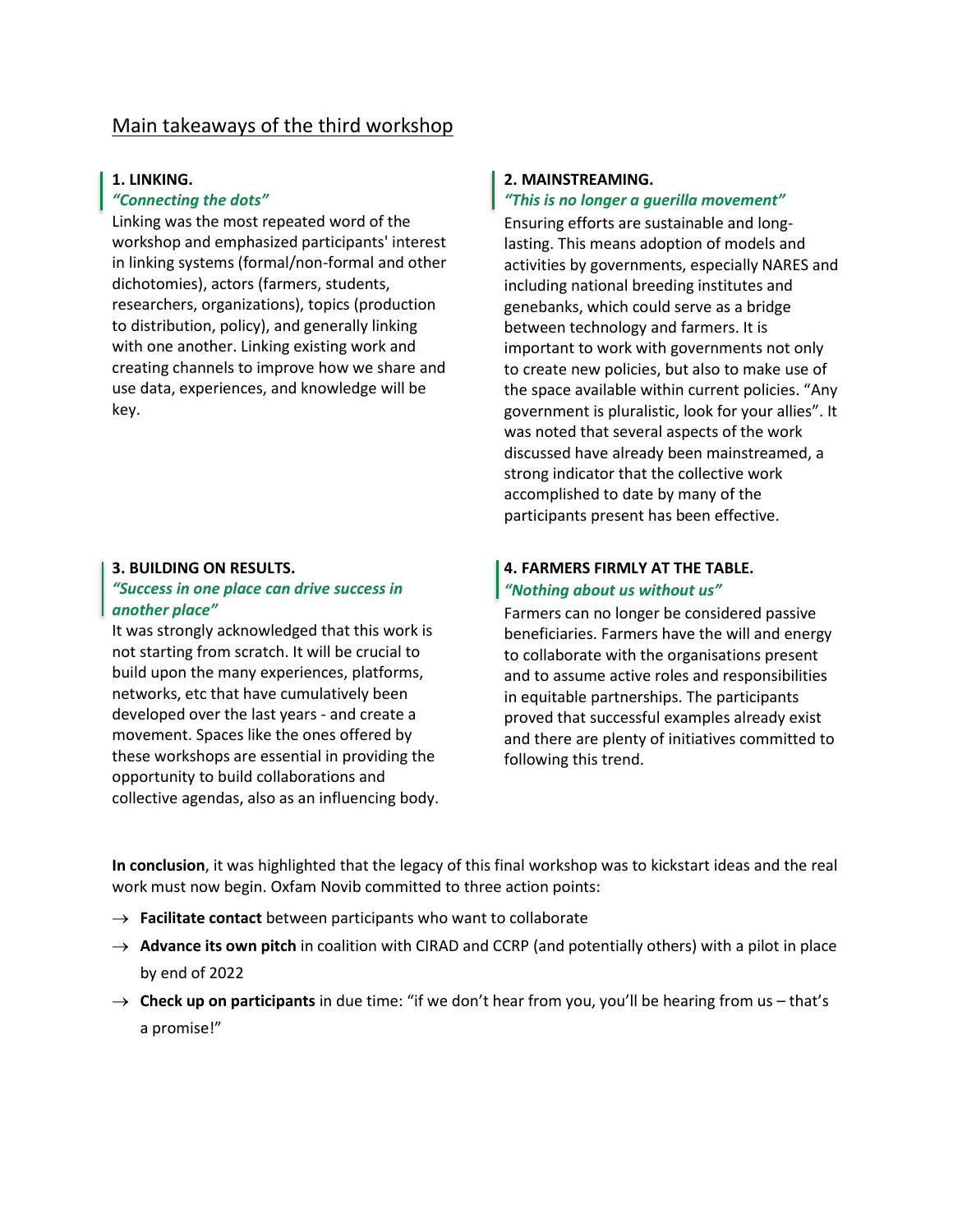#### **ANNEX - PITCHES AND PARALLEL SESSIONS**

## **1. The BOLD project (Biodiversity for Opportunities, Livelihoods and Development), presented by Ola Westengen, Norwegian University of Life Sciences**

The BOLD project, a joint initiative with Crop Trust, has recently received 10-year funding from the Norwegian government to implement a global program linking gene banks to seed systems. The project is looking for pilots and models that can be upscaled. It seeks partners to co-develop new approaches for moving beyond dichotomies currently in place such as "formal" and "informal" and reframing the role of gene banks as seed system actors. The aim is also to bring the PGRFA community and seed systems community closer together to learn from each other.

## <u>Presentation</u>

#### **Parallel session conclusions:**

- Although new, builds on earlier Crop Trust project. Currently in early phase of identifying gene banks interested in working with farmers, NGOs, etc. Get in contact with Ola.

#### **2. Linking university curricula to on-the-ground PPB and seed system projects, presented by Conny Almekinders, Wageningen University**

The idea for this initiative is action learning and research, combining research with capacity development by creating opportunities for students to gain experience in the field, data collection and systematization. Including this in the curricula would provide opportunities for exchange between students and farmers and make data available for both research purposes and practically on the ground. Little funding needed since it's more about connecting the dots than starting a new project.

**[Presentation](https://oxfam.box.com/s/i6lulc7xhgzu3gkh6x7vtsp8rb1lsx2j)** 

#### **Parallel session conclusions:**

- Students can also be professionals with experience in Global North/South
- Farmers can also be considered students, co-evaluators, co-collectors of data and part of reflection
- Academic institutions in the Global South to be included
- Integration in existing program curricula could be challenging, other ways?

## **3. Institutionalizing Farmer Field Schools on PPB in Zambia, presented by Charles Nkhoma, Community Technology Development Trust in Zambia**

A proposal to organize a holistic seed system in Zambia in which all the stakeholders of the seed system are connected. PPB efforts are institutionalized in partnerships between communities (farmer field schools) and public sector breeding institutes. They benefit from germplasm from external sources as well as from within, community seed banks, and are diffused to other communities, including ones that specialize in seed production and marketing. These can then feed into a farmer seed enterprise, which connect to agro-dealers for further dissemination. There is a supporting environment of agricultural extension for capacity building. Influencing policy is important. **Presentation** 

#### **Parallel session conclusions:**

- Involvement and linkages with the private sector key, need to integrate this in the model
- Mechanism for mainstreaming PPB work needed
- Visibility of farmer participation important
- Farmer varietal registration a roadblock to be addressed